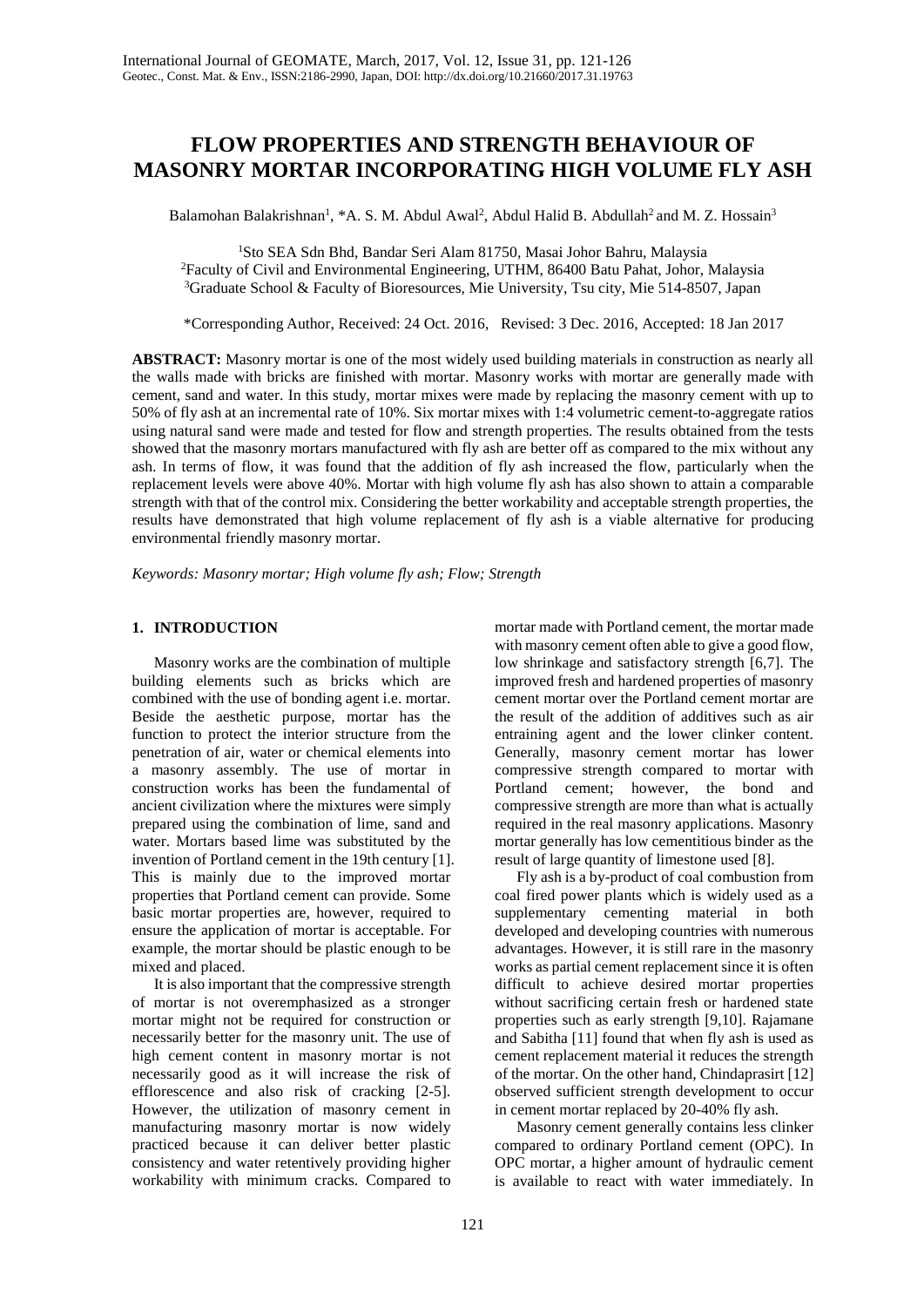contrast, fly ash mixes, are pozzolanic and by themselves are not cement; they contain silica (and alumina) in a reactive form [13]. As a general rule the masonry cement is more environmental friendly as it contains lower amount of clinker that uses less energy to manufacture.

The high volume concept was first introduced by CANMET in 1980s, where cement content was replaced by at least 50% of fly ash. The development of the project was to reduce the  $CO<sub>2</sub>$ from the production of clinker of cement, to reduce consumption of natural raw materials such as limestone and also to recycle ash that was generated from the coal fired power plant [14,15]. However, when fly ash is incorporated in large amount in masonry cement, the effective cement in the mortar somehow gets diluted. This limits a high level replacement of masonry cement with substitute materials. Nevertheless, similar to OPC, the hydration of masonry cement still releases Ca(OH)2 which reacts with fly ash to form additional strength giving calcium silicate hydrate.

Over the decades numerous investigations has been conducted on the utilization of high volume fly ash in concrete, although research work on the use of high volume fly ash in mortar are not many. It is believed that the use of fly ash in cementitious material such as masonry cement mortar will not only improve mechanical strength but will also provide resistance to physical and chemical weathering [16-18]. Therefore, the use of fly ash should not be limited to concrete work alone; its use in masonry mortar should be considered as well. Considering the availability and potential benefit of the ash, an attempt was made to study the effect of high volume fly ash on the flow properties and strength behavior of masonry mortar.

#### **2. MATERIALS AND EXPERIMENTAL DETAILS**

### **2.1 Materials and Mix Proportions**

The masonry cement used in the mortar mixture was obtained from a commercially available source and the fly ash was obtained from Jimah coal fired power plant which is located at Selangor, Malaysia. The masonry cement has a high Blaine fineness value of  $4413 \text{ cm}^2/\text{g}$  and this is usually contributed by the fine limestone used in it. The Blaine fineness of the ash was  $3605 \text{ cm}^2/\text{g}$ . The masonry cement used in this study is graded as MC 12.5 according to BS EN 413-1:2011 [19]. This grade of 12.5 suggests that the masonry cement has a minimum Portland cement clinker of 40% and the compressive strength between 12.5 MPa to 32.5 MPa when tested according to BS EN 196-1 [20].

The chemical compositions and physical properties of masonry cement and fly ash are given in Table 1 and the scanning electron micrograph (SEM) of the fly ash is shown in Fig. 1.

Table 1 reveals that the masonry cement contains high amount of calcium oxide (CaO) like that of typical Portland cement. This is due to the fact that masonry cement is often manufactured with high amount of limestone powder as clinker replacement. Meanwhile, fly ash is rich in silicon dioxide  $(SiO<sub>2</sub>)$  and the total of  $SiO<sub>2</sub>$ ,  $Al<sub>2</sub>O<sub>3</sub>$  and  $Fe<sub>2</sub>O<sub>3</sub>$  of this fly ash is greater than 70%, which fulfils the chemical composition requirement of Class F fly ash as per ASTM C618 [21]. The loss on ignition (LOI) of masonry cement was at 16.20%, while that of the fly ash was only 0.59%. The sand used in this study was natural sand which fulfills the requirement of ASTM C144 [22]. Throughout the study municipal supplied tap water was used for mixing and curing of the mortar.

According to ASTM C270 [6] masonry mortars are classified into 4 types: these are type M, S, N and O. The mortar prepared and tested in this study fulfils the requirement by having the masonry cement to sand ratio of 1:3. The ratio of binder to sand was kept constant, and the masonry cement was replaced with fly ash at the regular interval of 10%, until it reaches 50%.

Table 1. Chemical composition and physical properties of masonry cement and fly ash.

| Elements                                             | Chemical<br>Symbols            | Masonry<br>Cement | Fly Ash |
|------------------------------------------------------|--------------------------------|-------------------|---------|
| Silicon<br>dioxide                                   | SiO <sub>2</sub>               | 11.52             | 49.97   |
| Aluminium<br>oxide                                   | $Al_2O_3$                      | 4.19              | 28.36   |
| Ferric<br>oxide                                      | Fe <sub>2</sub> O <sub>3</sub> | 2.58              | 7.04    |
| Calcium<br>oxide                                     | CaO                            | 60.98             | 5.17    |
| Magnesium<br>oxide                                   | MgO                            | 2.34              | 2.07    |
| Sulphur<br>trioxide                                  | SO <sub>3</sub>                | 2.19              | 0.46    |
| Sodium<br>oxide                                      | Na <sub>2</sub> O              | 0.19              | 2.11    |
| Potassium<br>oxide                                   | K <sub>2</sub> O               | 0.91              | 1.50    |
| <b>Blaine</b><br>Fineness,<br>$\text{cm}^2/\text{g}$ |                                | 4413              | 3605    |
| LOI, %                                               |                                | 16.20             | 0.59    |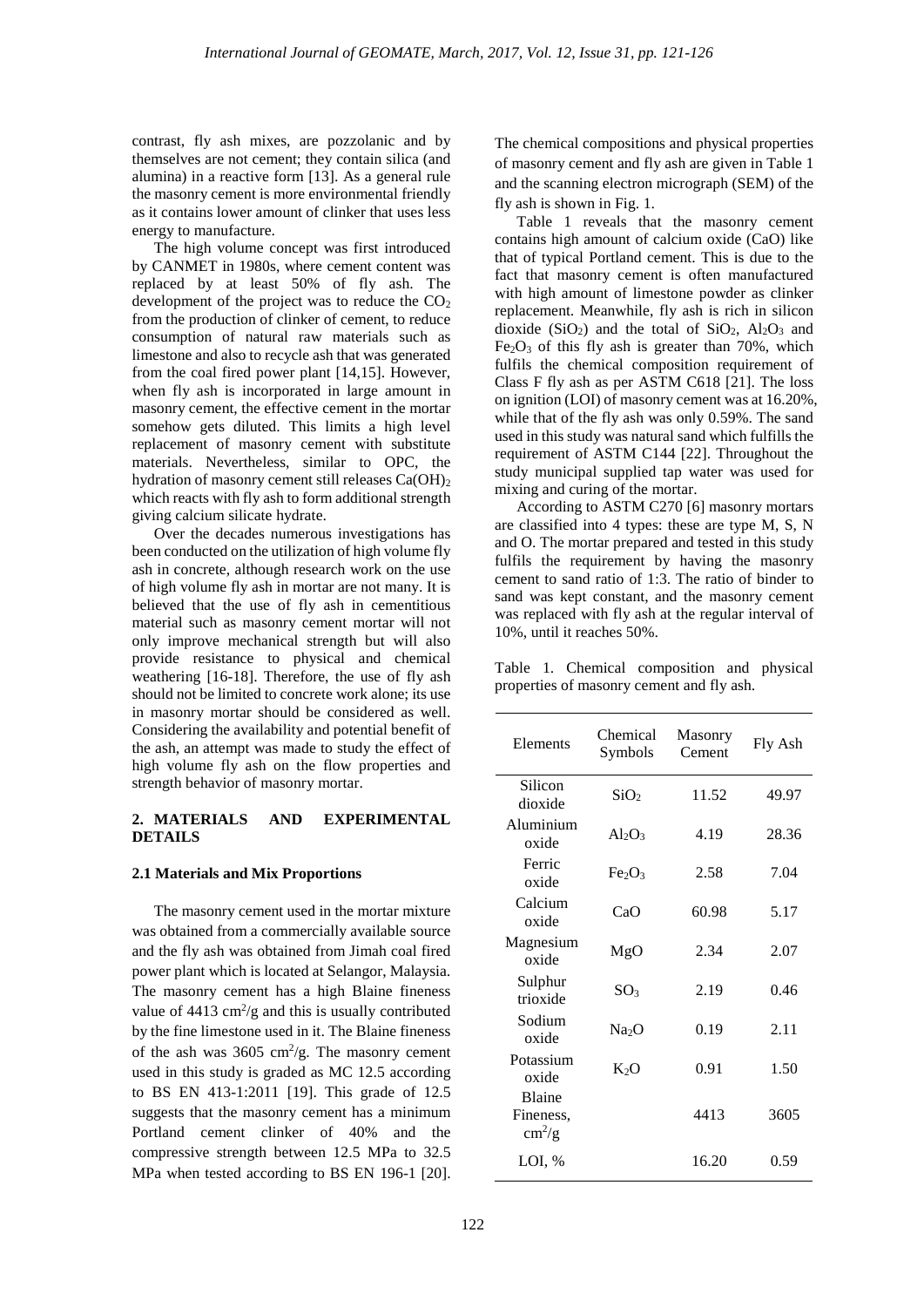

Fig. 1. Scanning electron micrograph (SEM) of fly ash.

## **2.2 Experimental Program**

Masonry mortars were mixed together using the laboratory Hobart mixer. The sand and the binders were first mixed for about 2 minutes and then water was added and mixed for additional 5 minutes at low speed, and 1 minute at high speed. The mixing of the mortar was first started with the control mortar (% fly ash) to obtain a flow of  $110\% \pm 5\%$ . Sufficient amount of water was added to the mix to achieve this required flow. Subsequent mixes with fly ash employed the same quantity of water. Immediately after mixing, the mortar was removed from the bowl, placed in a layer of about 25 mm in thickness in the mold and was tamped for 20 times.

The mold was then filled with additional mortar and similar tamping was followed. When the mold was full, the excess amount of mortar on the mold was removed and leveled. The test was carried out according to ASTM C1437 [23] where the flow table was dropped 25 times in 15 seconds. The setup of the drop test is illustrated in Fig. 2.

The compressive strength tests were performed at different curing periods of 7, 28 and 90 days using 50 mm cube specimens (Fig. 3). For each mix proportion, the number of specimens made and tested was three. After 24 hours of casting, the cubes were removed from the mould and water cured at  $27 \pm 2$ °C until the test age. The compressive strength test was carried out (Fig. 4) following the method stipulated in ASTM 109 [24].



Fig. 2. Set-up of the flow table test.



Fig. 3. (a) Casting of mortar mixes in the mould (b) Mortar cubes with different amount of fly ash.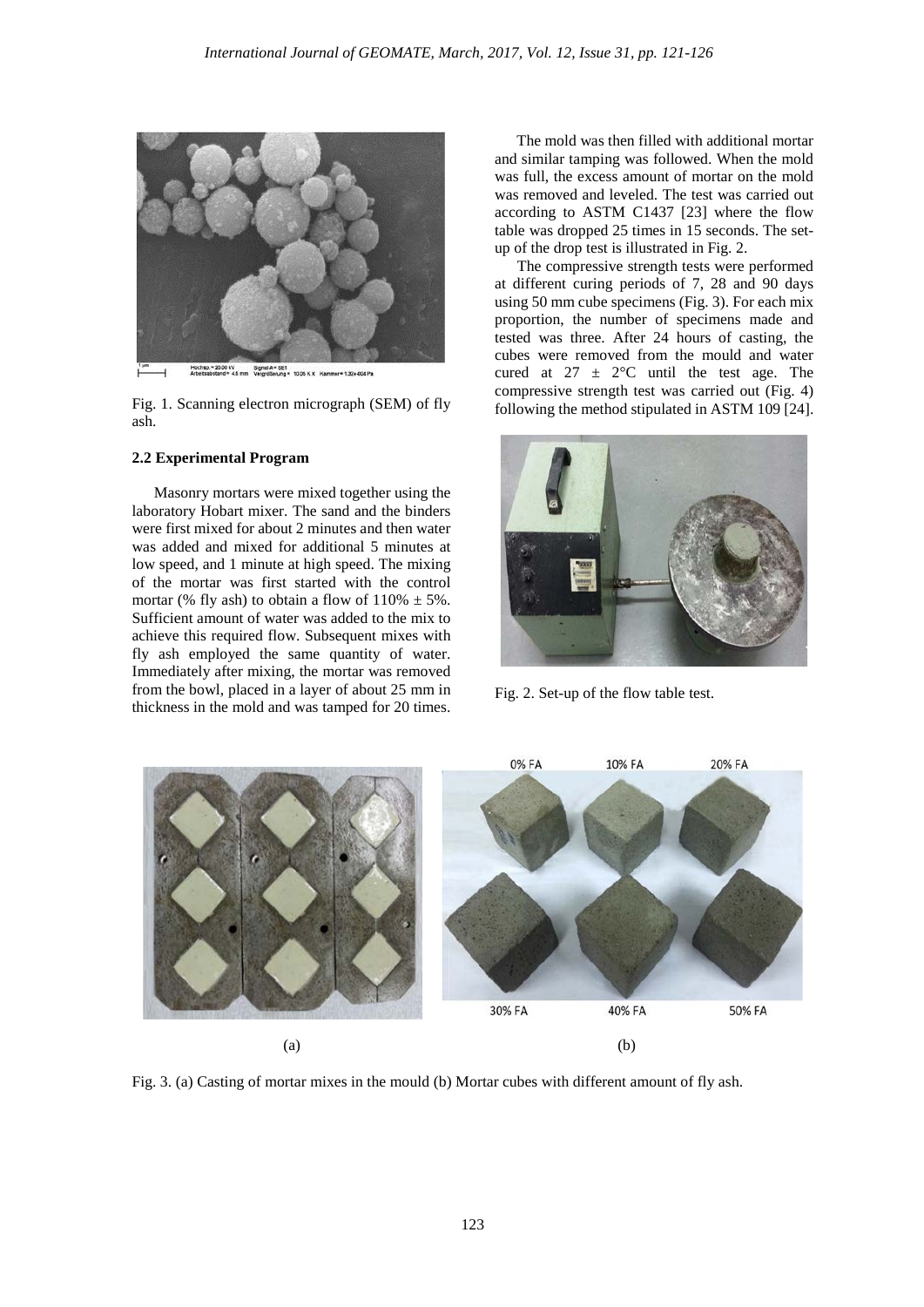

Fig. 4. Compressive strength test.

## **3. RESULTS AND DISCUSSION**

## **3.1 Flow Properties of Mortar**

The flow value of the all the six mixes are graphically shown in Fig. 5. The result obtained shows that with the increase in the fly ash content, the flow of the masonry mortar also increased. It can further be seen that the flow of the mortar increased significantly after the replacement level exceeded 30%. The results obtained in this study are in agreement with the research findings of general concrete and mortar [25-28]. The use of fly ash can, therefore, be a potential way to increase workability of mortar which is beneficial to masonry works where applying and leveling of mortar is easier with better plastic consistency. A flow comparison showing the smooth and plastic consistency of mortar with fly ash is illustrated in Fig. 6.



Fig. 5. Flow of masonry mortar containing various amount of fly ash.



**Fig. 6** Flow comparison between plain mortar (a) and high volume fly ash mortar (b).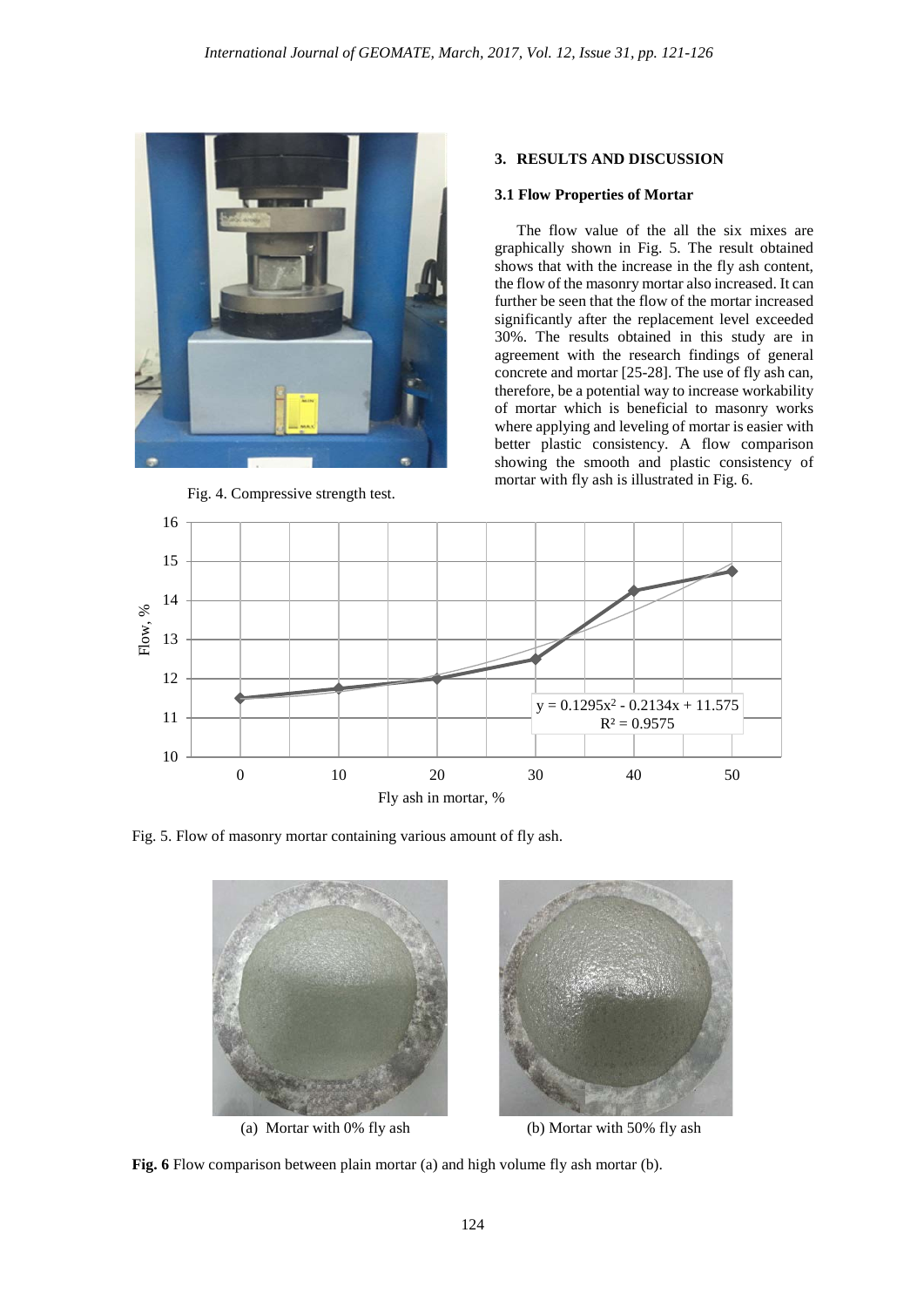#### **3.2 Compressive Strength of Mortar**

The compressive strength development of masonry mortar containing various levels of fly ash is presented in Fig. 7. As expected, at early age, the compressive strength of the mortar decreases with the increase amount of fly ash. The decrease in the 1 day strength of mortar mixes are proportionate to the fly ash content, where strength of the mortar with 10, 20, 30, 40 and 50% fly ash was lower by 0.4, 1.2, 1.8, 2.4 and 2.8 MPa respectively. Like that in concrete materials [29-31], this behavior changed with curing time. At the age of 7 days, for example, it is found that the masonry mortar containing 10% fly ash gained almost the same compressive strength as compared to the plain mortar. At 28 days of curing, however, mortar containing 10, 20, 30 and 40% of fly ash exceeded the compressive

strength of the plain mortar (11.2 MPa) having 12.0, 13.4, 13.2 and 12.2 MPa respectively. At the age of 90 days, mortar mix containing 50% fly ash achieved 16.2 MPa while the plain mortar at the same time gained only 13.0 MPa. This indicates that the compressive strength development of mortar with fly ash requires longer curing time as compared to plain mortar without any ash.

It is interesting to note that fly ash mortar catches up strength rather fast compared to fly ash concrete mixes where high volume fly ash often needs more than 28 days to acquire strength close to the plain concrete one. The continued increase in strength has been attributed to the pozzolanic behaviour of the ash, which endures to react with the cement to produce calcium silicate hydrate in presence of water [32].



Fig. 7. Strength development of mortar cubes containing various amount of fly ash.

## **4. CONCLUSIONS**

In this study masonry mortar incorporating high volume fly ash was made and tested for flow and strength behavior. The results obtained and the observation made indicate that the use of fly ash in making masonry mortar is highly promising. The high volume fly ash not only improved the flow properties of the mortar, but also increased compressive strength. Although there might be an increased concern over the reduction of air content and higher setting time, these properties can easily be achieved with the inclusion of chemical additives. The application of high volume fly ash, therefore, appears to be advantageous in masonry works considering technical, environmental and economic benefits.

### **5. REFERENCES**

- [1] Davey N, "History of Building Materials", Phoenix House, London, 1961, pp. 97-127.
- [2] Das UK, Bhardwaj BB, Choudhury B, Sapkota G, "Effect of gradation of fine aggregate on development of hairline cracks in wall plaster", Indian J. of Applied Research, Vol. 3, 2013, pp.222-223.
- [3] Awal ASMA, "Failure mechanism of prepacked concrete", J. of Structural Engineering, ASCE, Vol.114, No.3, 1988, pp.727-732.
- [4] Awal ASMA, "Creep recovery of prepacked aggregate concrete", J. of Materials in Civil Engineering, ASCE, Vol.4, No.3, 1992, pp.320- 325.
- [5] Hossain MZ and Awal ASMA, "Experimental validation of a theoretical model for flexural modulus of elasticity of thin cement composite, Construction and Building Materials, Vol. 25, No.3, 2011, pp.1460-1465.